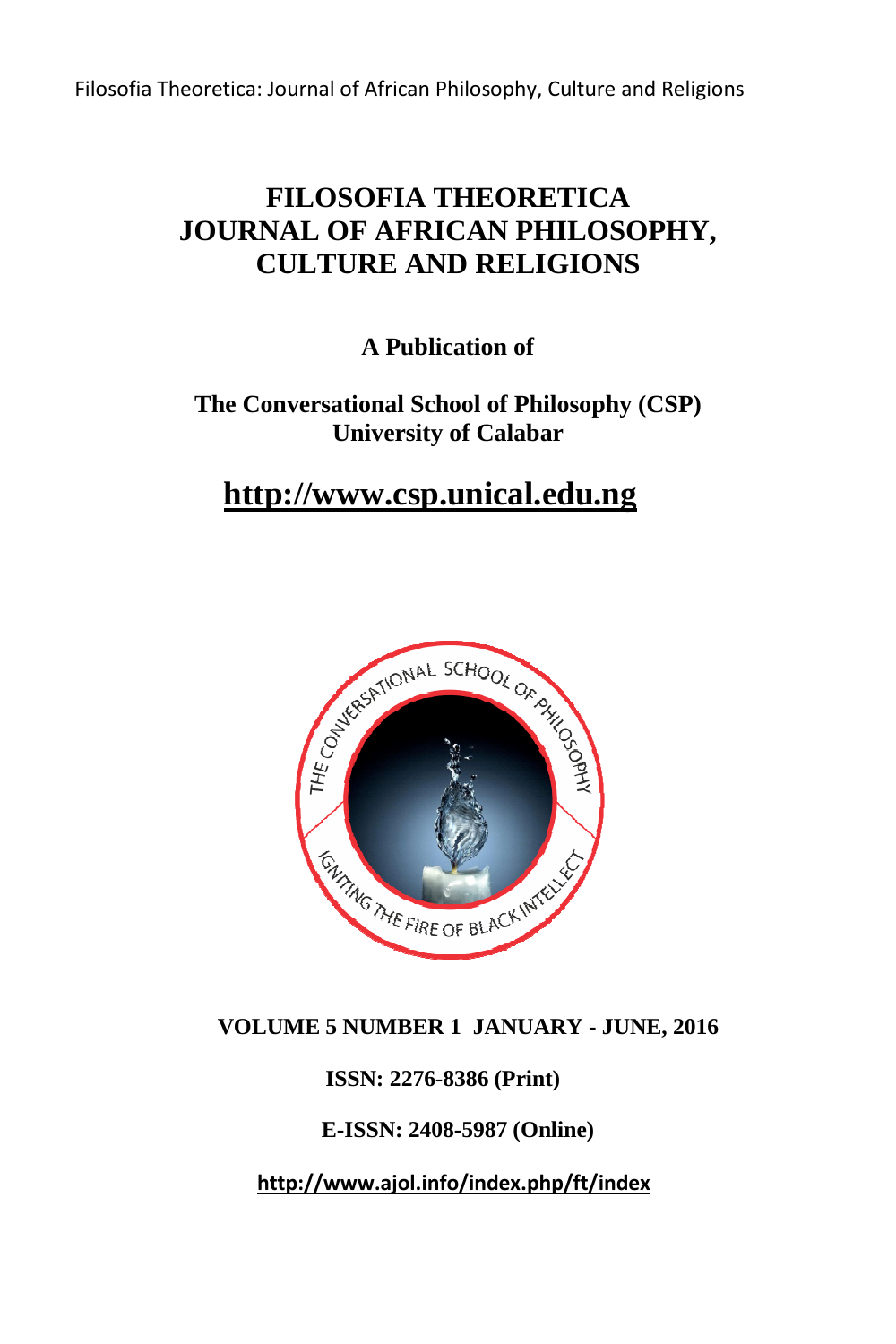### **Editorial Board**

Dr. Jonathan O. Chimakonam Editor-in- Chief Dr. Mesembe I. Edet Assoc. Editor Dr. Mulumba Obiajulu Managing Editor Sunny Nzie Agu Secretary Dr. Idom T. Inyabri Copy Editor I Aribiah D. Attoe Copy Editor II Ada Agada Copy Editor III Victor C. Nweke Editorial Assistant Segun T. Samuel Editorial Assistant Lucky U. Ogbonnaya Editorial Assistant Aniyom Grace Computer/Typeset/Graphics

## **Editorial Consultants**

Professor Innocent Asouzu University of Calabar Professor Andrew Uduigwomen University of Calabar Professor Udobata Onunwa<br>
University of Birmingham UK Professor Oladele Balogun Olabisi Onabanjo University Professor Udo Etuk University of Uyo Professor Apollos Nwauwa Bowling Green State University Professor Olatunji Oyeshile University of Ibadan Professor Dorothy Olu-Jacob University of Calabar Professor Uduma O. Uduma Ebonyi State University Professor Fainos Mangena University of Zimbabwe

**Filosofia Theoretica: Journal of African Philosophy is a publication of the Conversational School of Philosophy. It publishes twice each year, January-June and July-December. Manuscripts are to be submitted electronically to** filosofiatheoretica@unical.edu.ng

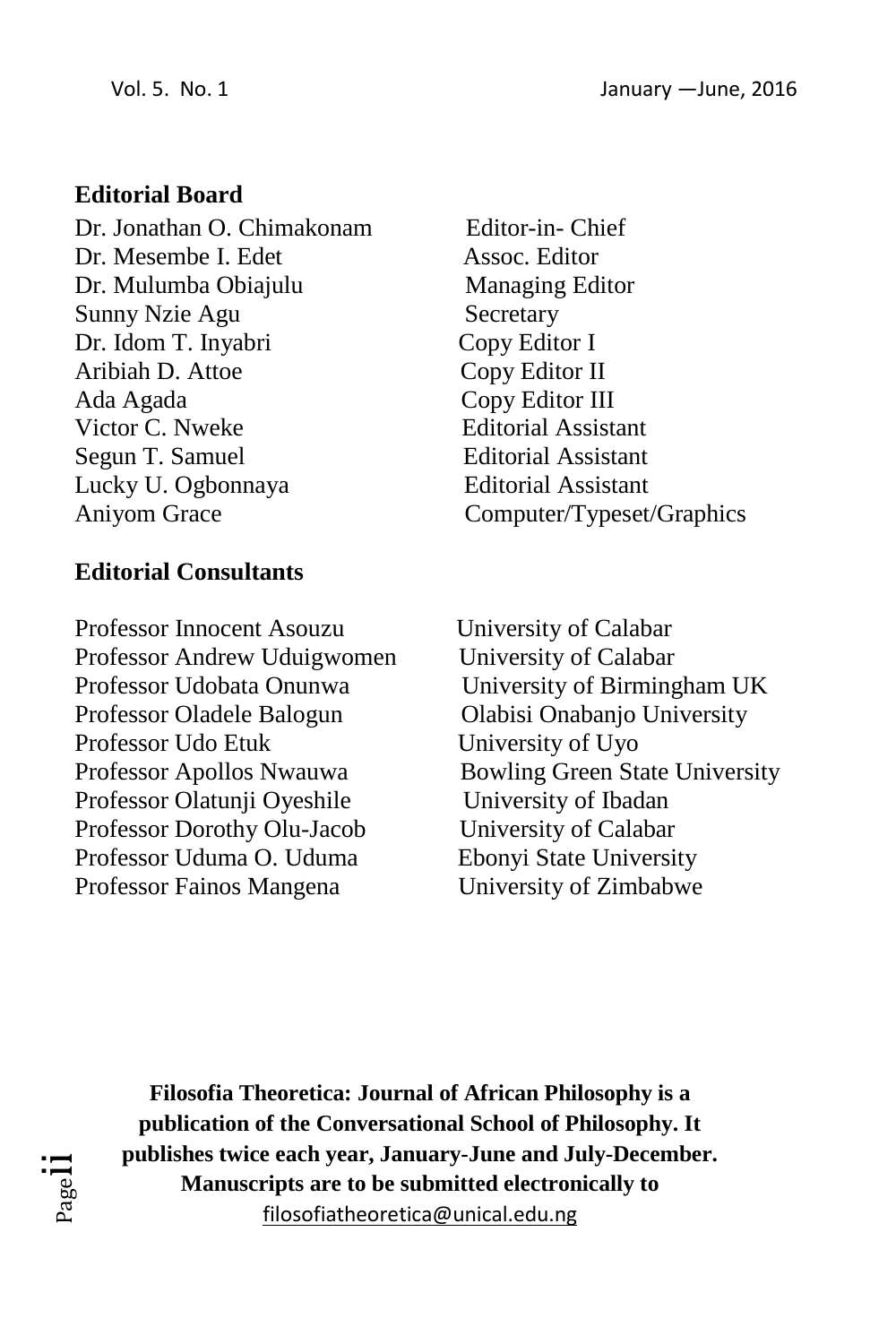### **Note to Contributors:**

General Information: Filosofia Theoretica Journal of African Philosophy, Culture and Religions is dedicated to the promotion of conversational orientation and publication of astute academic research in African Philosophy and Thought. The articles submitted to Filosofia Theoretica must be presented in defensive and conversational style.The journal has a vision to put Africa and African intellectuals on the global map. However, this does not imply that non-Africans cannot submit articles for consideration insofar as the title falls within the focus of the journal.

**Submission Requirements:** All manuscripts must be original (hence, not under consideration anywhere) and submitted to the editor in MS word format via email: filosofiatheoretica@unical.edu.ng. The entire work can range from 2000 to 6000 words maximum excluding citations with a concise title and a 150 word abstract. Authors are not to place page numbers or paper title (on each page) on the manuscript; we no longer accept endnotes and footnotes. Articles (or parts of articles) in languages other than English will no longer be considered. All submissions must list the author's current affiliation and contact points (location, e-mail address, etc.). In regards to style the Conversational School of Philosophy Documentation Style which is downloadable from the journal's site is the only acceptable reference style. Camera ready manuscripts will receive first preference in the publishing cycle. Any manuscript not well proof read will not be considered for review. All manuscripts are peer-reviewed and those considered acceptable by the editors will be published after recommended corrections free of any charges as quality and originality are the ONLY conditions for publishing essays in this journal.

### **Aim**:

FILOSOFIA THEORETICA was founded by Jonathan O. Chimakonam in May 2010 and the aim is to make it a world class academic journal with a global brand that would thrive on standard, quality and originality, promoting and sustaining conversational orientation in African Philosophy. It is published twice each year with maximum of ten (10) articles including book review on each volume in both print and online editions with separate ISSN. The Online version is published by Ajol, South Africa.

## **Review Process:**

**Exeriew Process:**<br>
Generally, Editors should be able to reach a decision including recommending<br>
Accreations if any or accontance/velocition of any paper within three months of corrections if any or acceptance/rejection of any paper within three months of receipt which is communicated to the author subsequently. Authors are therefore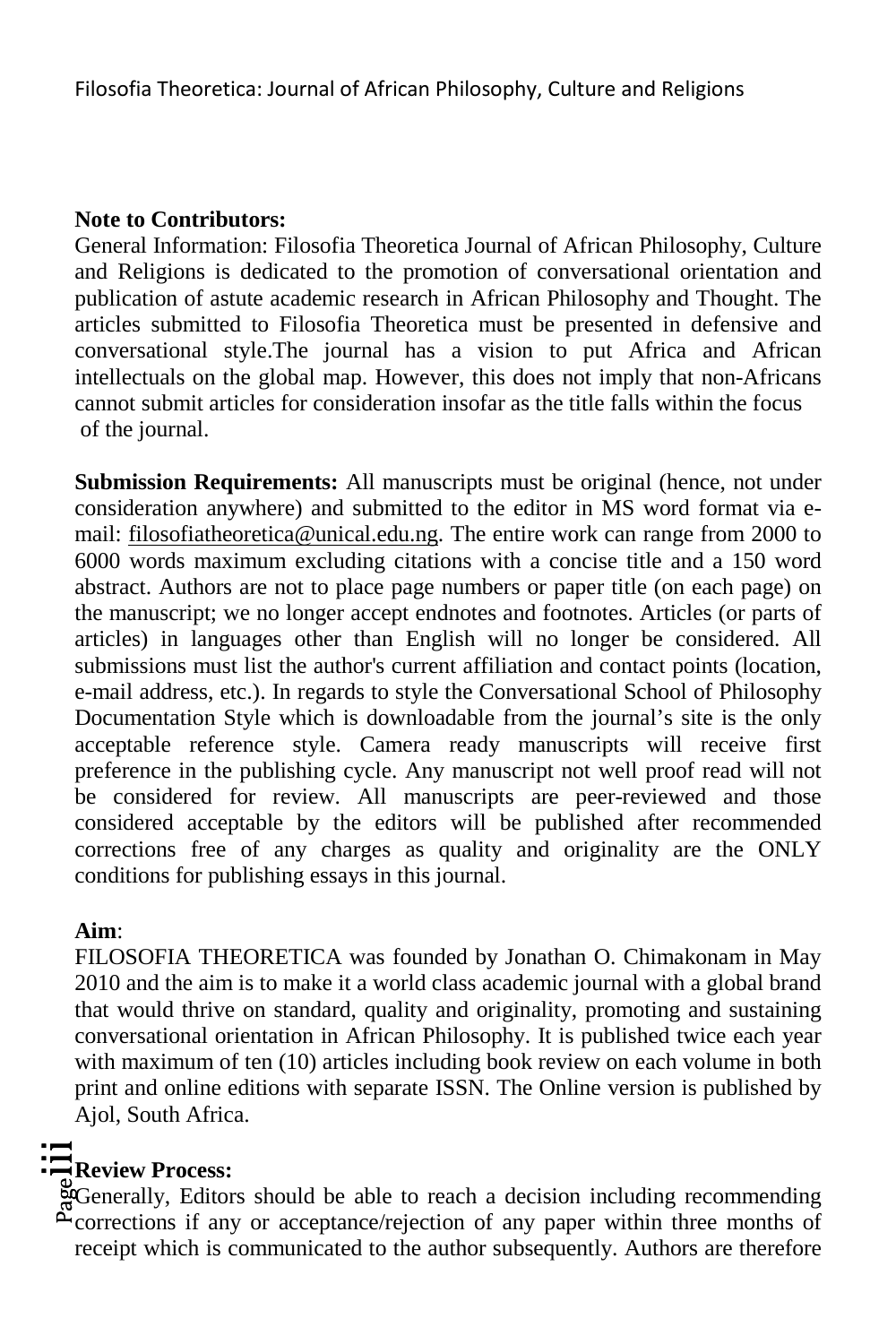advised to avoid needless correspondences. Also, Editors are not committed to the views expressed in articles. Contributors may receive one copy of the journal free of charge but additional copies may be obtained at the normal price. Copyright to articles published in the journal shall remain vested with the journal. All correspondences including subscription, copyright and sponsorship to the Editor via: filosofiatheoretica@gmail.com or csp.info@unical.edu.ng Visit us at: ntributors may receive one copy of the journal<br>pies may be obtained at the normal price.<br>in the journal shall remain vested with the<br>iding subscription, copyright and sponsorship

http://www.csp.unical.edu.ng, or http://www.ajol.info/index.php/ft/index

### **Indexing Information:**

Filosofia Theoretica is abstracted/indexed in Philosopher's Index, AJOL, Google Scholar, OCLC Worldcat, Archive.org, Scribd, SABINET, SABINET, The African Journal Archive (AJA), African Digital Repository, Academia.edu, AfricaBib, Stanford.edu, EBSCO Database, Black Studies Center Index, JournalTOCs, etc.

#### **Contact:**

C/O, Editor Filosofia Theoretica: Journal of African Philosophy, The Conversational School of Philosophy, Department of Philosophy, University of Calabar, Calabar. PO BOX 3684, Cross River State, Nigeria. Telephone: +234-7084785456 E-mail: csp.info@unical.edu.ng

*FILOSOFIA THEORETICA is a member of Committee on Publication Ethics (COPE)*

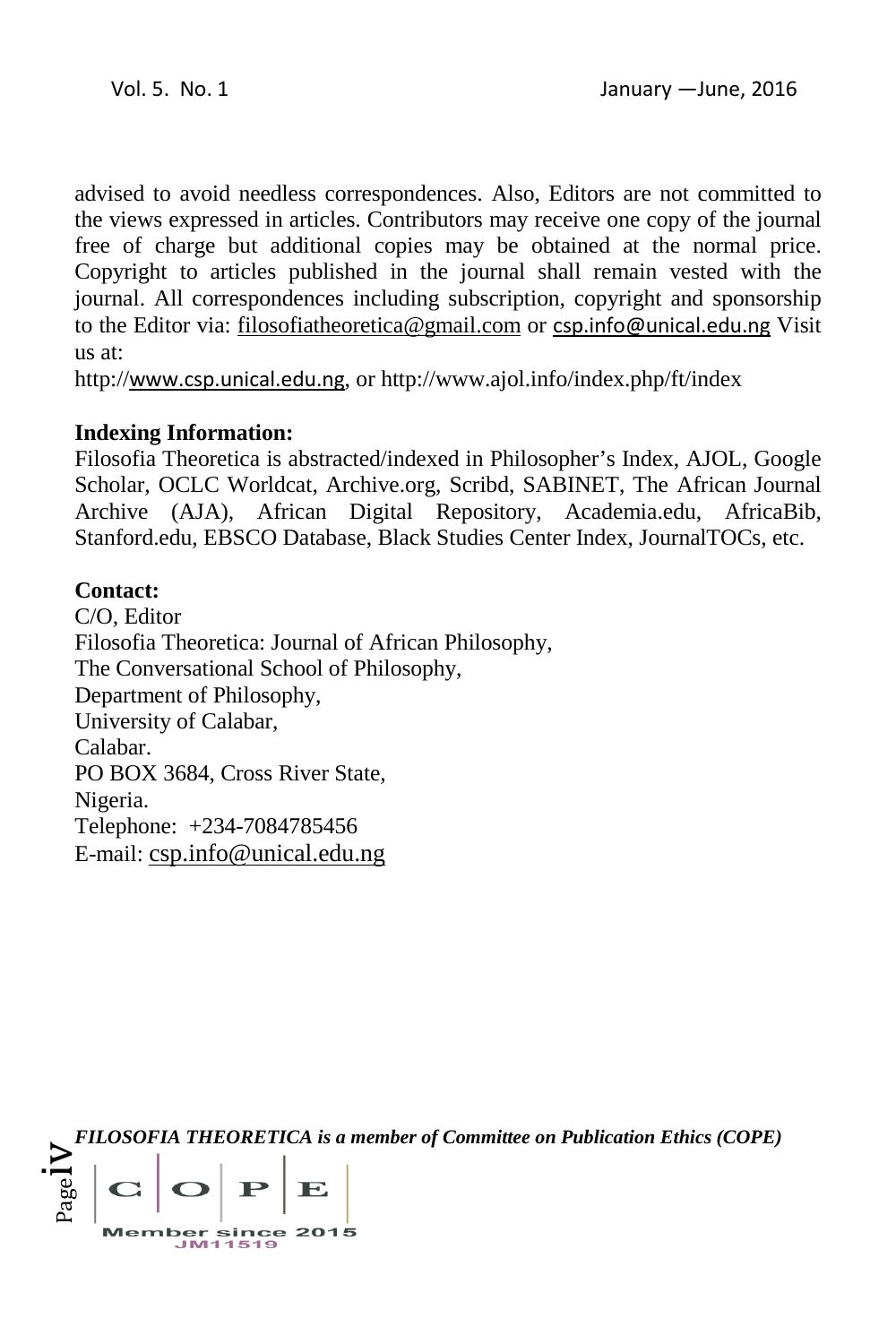## *Editorial*

In our time, the Western world still controls the factory of knowledge production, regulation and dissemination. This is why the foremost challenge facing African philosophy today is willful neglect and conscious unwillingness by the West to allow African philosophy to thrive. For the African philosophers, promoting African philosophy has become a struggle. They are not to give up or recoil inwards in despair. They are to imagine the West as the proverbial bird that chose to disquiet the line by perching on it. In the end, though the line dances without respite, the bird also dances without rest. African philosophers are to confront this challenge—this conspiracy of silence—between the West and the East by ceaselessly horning the message of African philosophy and stoking the fire of its conversations without season. Filosofia Theoretica continues to provide a veritable platform for this campaign.

 I therefore, present Volume 5 Number 1 of Filosofia Theoretica, a journal dedicated to the promotion of conversational orientation in African philosophy. Conversational philosophizing breaks away from the perverse orientation introduced by the Universalist school in African philosophy. Papers published in the journal are original and have phenomenological basis and thrive on productive conversations among actors. We believe that conversational philosophy represents one of the modes through which the episteme of African philosophy could grow by opening new vistas and unveiling new concepts.

To this end, Innocent Asouzu writing from University of Calabar, tries to show how Western attitude to reality can be traced to the divisive exclusivist type of mind-set behind Aristotle's conception of the world. He outlines some of the severest consequences of approaching the world with such a mind-set, and how such has complicated matters in some of the major debates in African philosophy. He recommends recourse to ibuanyidanda or complementary philosophy, as a way out. Those who have read Asouzu before know what to expect in this essay. What they probably may not know is that this piece is Asouzu's severest attack on both Eurocentrism and Afrocentrism. A must read.

From Obafemi Awolowo University, Ile-Ife, Victor Olanipekun investigates the moral bases for the execution of witches in parts of Africa. He asks; "is it morally right to kill? Should witches be killed? If witches should be executed, are there moral and legal bases for such killing? How should we account for the question of sanctity of human life?". Those who are interested in the answers to these pregnant questions should read this insightful piece.

a bagget xenophobia as a menace that polarizes society and humanity which creates Oguh subject the problem of xenophobia in Africa to philosophic scrutiny. They Writing from University of Ibadan, Bolatito Lanre-Abass and Matthew room for "otherness" rather than "orderliness". They point out the philosophical implications of this sort of divisiveness particularly to the human community and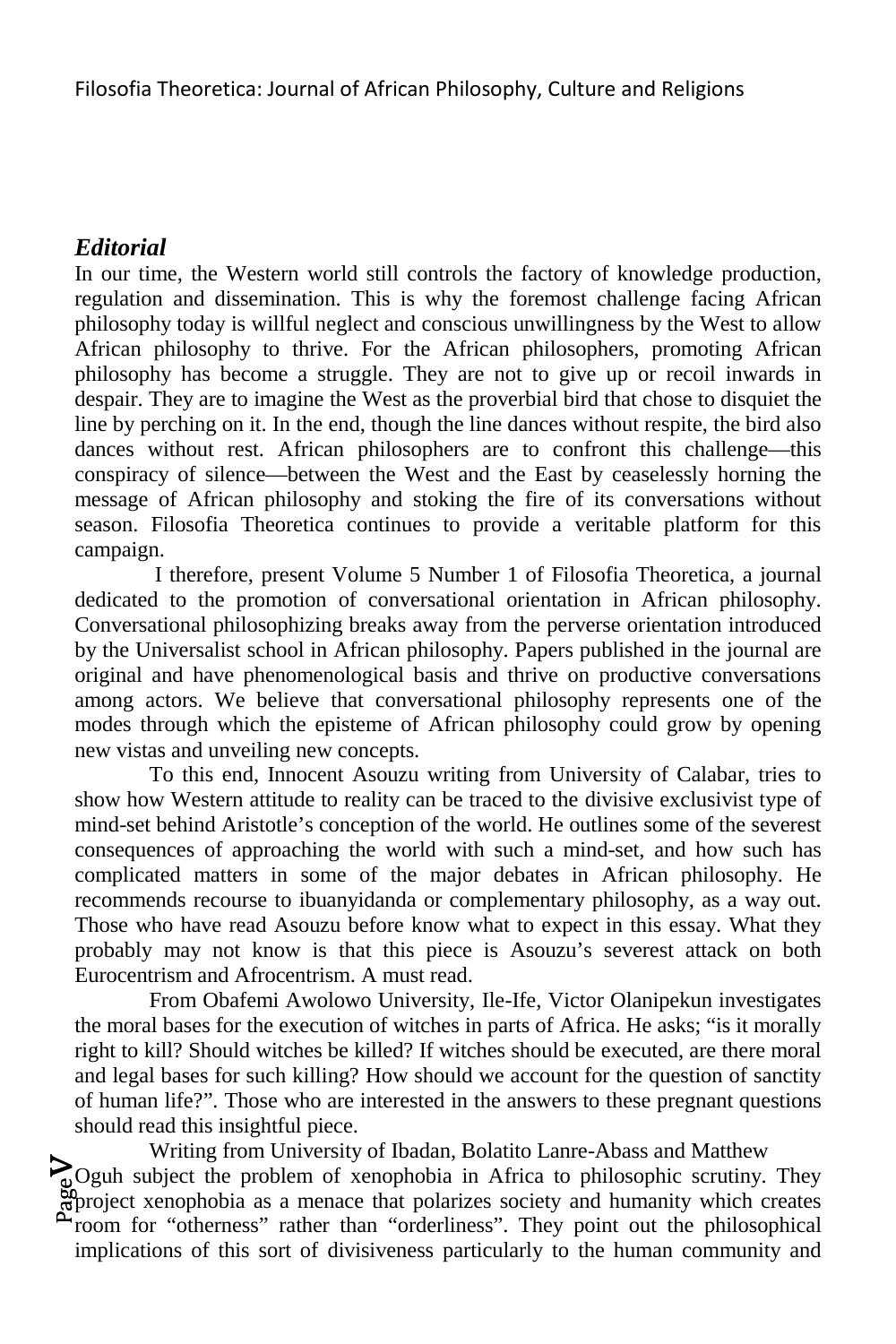suggest a way out. This is an important literature and I recommend it to all especially those in position of policy formulation and reviews in Africa.

From Lagos State University writes Adeolu Oyekan on the subject of reparation and slavery and the challenges of political leadership in Africa. While agreeing to the morality of reparation, the author questions the steadfastness of Africa's current political leadership that wastes resources and jeopardizes Africa's development. The author wishes to see a politically sincere, progressive leadership in Africa before the question of reparation will make moral sense. This essay is full of insights, frankness and controversies. A must read for all.

Also from Lagos State University, Oseni Afisi stretches further the growing discussions on the subject of African science. He asks: "Is African Science true science?" And concludes that "there exist varieties of inquiry beyond what has been developed in the 'West' which can still be justifiably termed scientific." The author engages other African scholars and throws up challenging insights on the subject specifically on the methods of African science. Those who love to read the so-called controversial masterpieces in academics will find this essay very interesting.

Dr. Mesembe Edet of the University of Calabar employs the method of conversational thinking in reappraising Innocent Onyewuenyi's postulations on reincarnation. He argues that "the challenge of explaining African cultural phenomenon is one of *hermeneutics.* The question is a question of hermeneutics, because its focus is not on whether ancestors are metaphysical entities, but rather on what they *mean* within African existence." He inaugurates the "thesis that there is not a belief in reincarnation in African culture strictly speaking, but a belief in the *regeneration of life*." This is a very important addition to the literature on reincarnation.

Also, writing from the University of Calabar, Aribiah Attoe questions the validity of the supposition that ethnophilosophy is the foundation of African philosophy. He calls this supposition a myth. He employs the conversational method to engage with some opinion holders in this regard. The author supplies new insights to a nagging issue. An interesting read for all practitioners of African philosophy.

In our conversation section for this issue, Victor Nweke (Nwa-nju) from the University of Calabar engages with Jonathan Chimakonam's (Nwa-nsa) thoughts on cogno-normative epistemology expressed in "The knowledge Question in African Philosophy: A Case for Cogno-Normative (Complementary) Epistemology" published as the chapter four of [Atuolu Omalu: Some Unanswered Questions in Contemporary African Philosophy, 2015]. The nwa-nju highlighted the main theses of the essay and engaged with them one after another. He found germs of philosophic originality but calls for a broad-based work to strengthen the theory. This is an eye-

Popening conversation.<br>
Finally, Josep<br>
gof Ada Agada's [Exi<br>
EValues in African Ph Finally, Joseph Agbo writing for Ebonyi State University supplied a review of Ada Agada's [Existence and Consolation: Reinventing Ontology, Gnosis and  $\mathbb{Z}$ Values in African Philosophy]. He showed the highpoints of the work and also pointed out some of its loose points. In the end, he submitted that "this book is a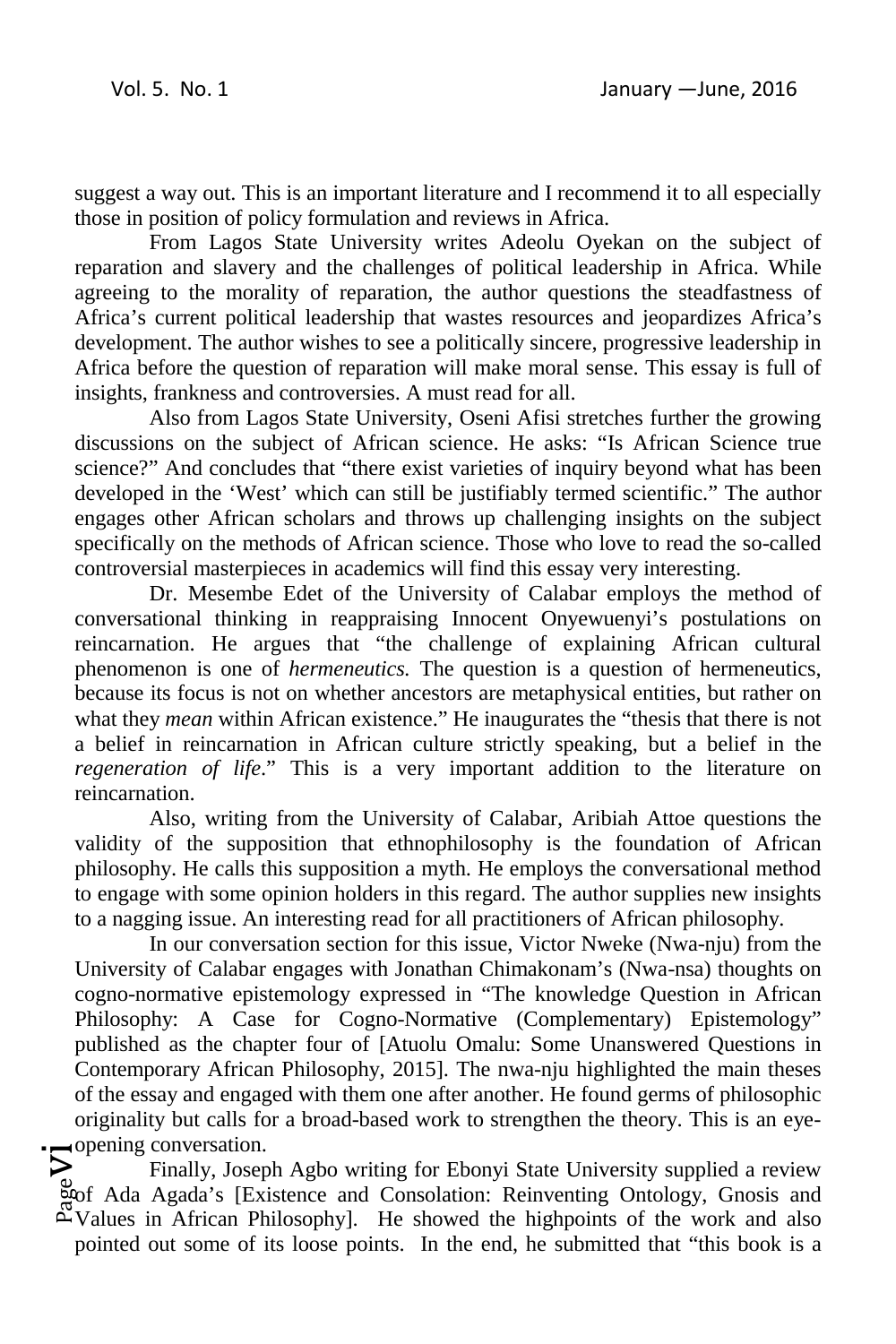must read for all those who have been or will be interested in the future and progress of African philosophy."

On the whole, the Volume 5 Number 1 offers interesting articles for the reading pleasure of all. We are once again proud to bring to our readers this exciting issue. An anonymous African thinker once said that the building of a sustainable project requires the effort of all and the Igbo immortalized this philosophic wisdom in their famous work song "bunoo, bunoo, ibu anyi danda…" We savor our growing experience in publications in African philosophy and thought. But above all, we praise our contributors who are the real heroes ceaselessly penning down essays that promote and sustain conversations in African philosophy. *Hakuna Matata!*

**Editor -in- Chief** 

Pagevii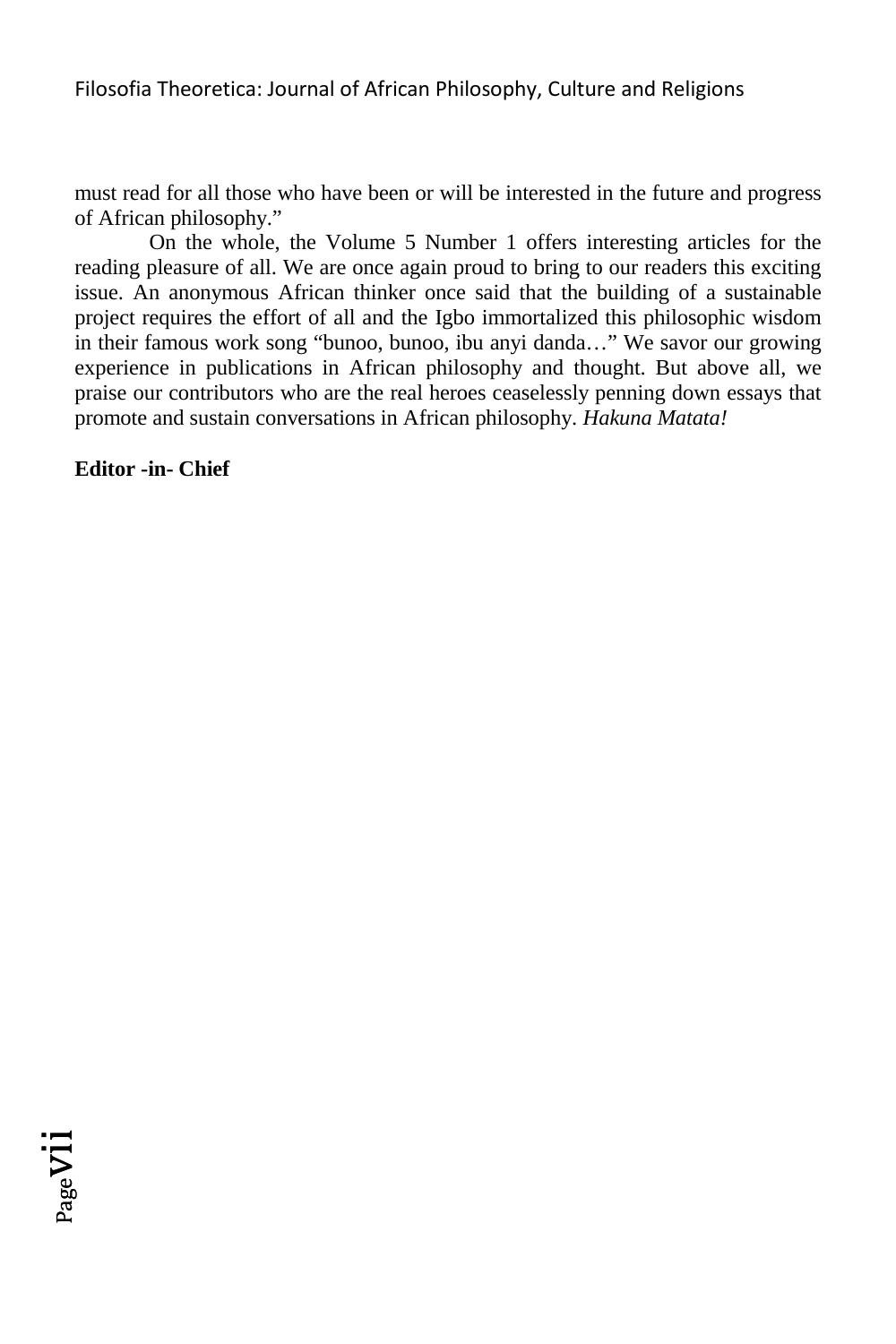Pageviii

# **CONTENTS Editorial v-vii 1. Fidelity to Western Metaphysics: A Challenge to Authentic African Existence 2-16**  Innocent I. ASOUZU, PhD http://dx.doi.org/10.4314/ft.v5i1.1 **2. Morality, Justice and the Challenge of Execution of Witches in Africa 17-29**  Olusola Victor OLANIPEKUN, M.A http://dx.doi.org/10.4314/ft.v5i1.2 **3. Xenophobia and its Implications for Social Order in Africa 30-41**  Bolatito A. LANRE-ABASS, Ph.D and Matthew E. OGUH, M.A http://dx.doi.org/10.4314/ft.v5i1.3 **4. Reparation, Slavery and Political Realism: The Challenge of Contemporary African Leadership 42-58**  Adeolu Oluwaseyi OYEKAN http://dx.doi.org/10.4314/ft.v5i1.4 **5. Is African Science True Science? Reflections on the Methods of African Science 59-75**  Oseni Taiwo AFISI, Ph.D http://dx.doi.org/10.4314/ft.v5i1.5 **6. Innocent Onyewuenyi's "Philosophical Re-Appraisal of the African Belief in Reincarnation": A Conversational Study 76-99**  Mesembe Ita EDET, Ph.D http://dx.doi.org/10.4314/ft.v5i1.6 **7. An Essay Concerning the Foundational Myth of Ethnophilosophy 100-108**  Aribiah David ATTOE http://dx.doi.org/10.4314/ft.v5i1.7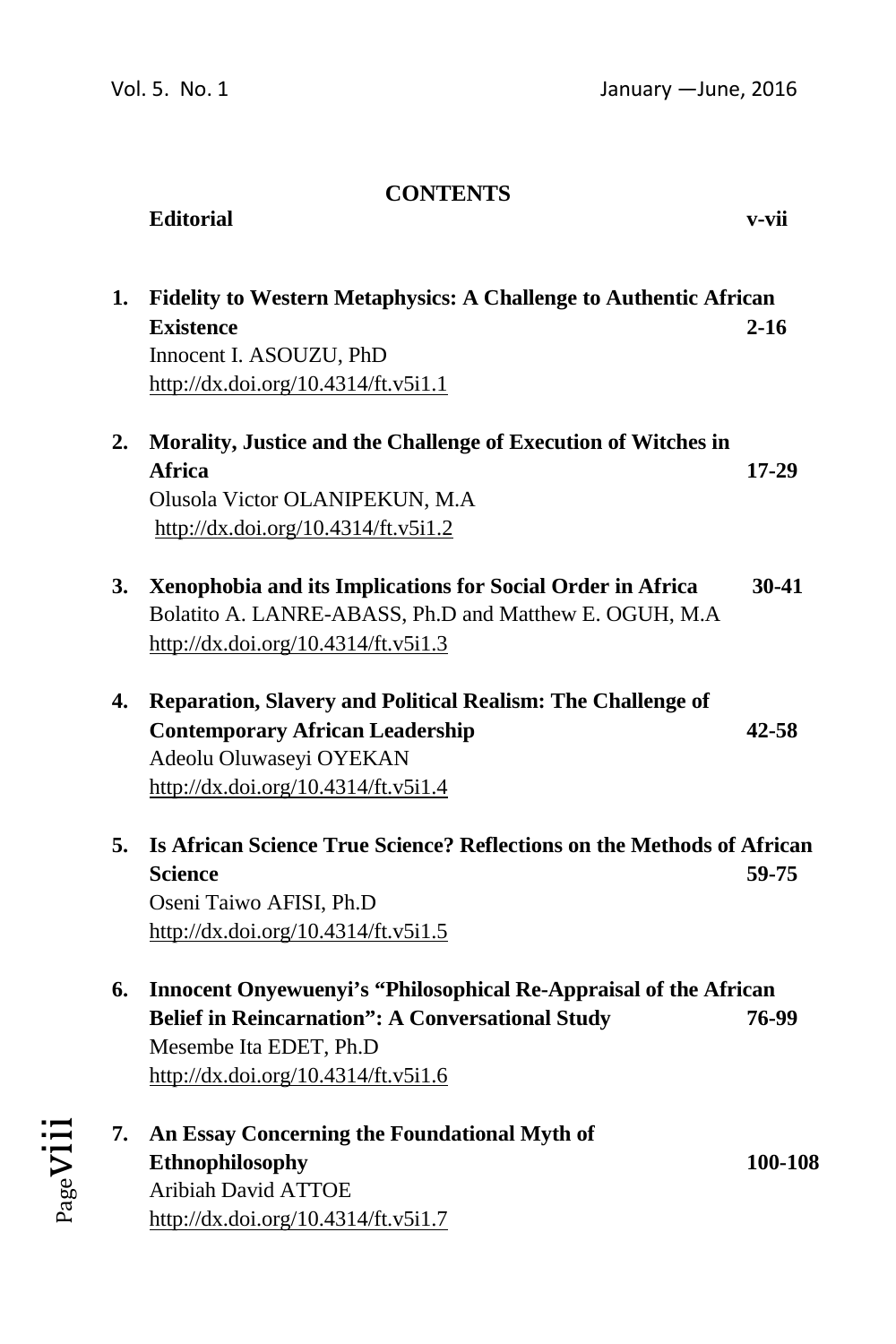Filosofia Theoretica: Journal of African Philosophy, Culture and Religions

**8. Questioning the Validity, Veracity and Viability of the Case for "Cogno-Normative (Complementary) Epistemology": A Conversation with Chimakonam 109-117**  Victor C. A. NWEKE http://dx.doi.org/10.4314/ft.v5i1.8

Book Review

**9. A Monumental contribution to the Genre of African Philosophy, A review of [Existence and Consolation: Reinventing Ontology, Gnosis and Values in African Philosophy] 118-123**  Joseph N. AGBO, M.A http://dx.doi.org/10.4314/ft.v5i1.9

Page**IX**